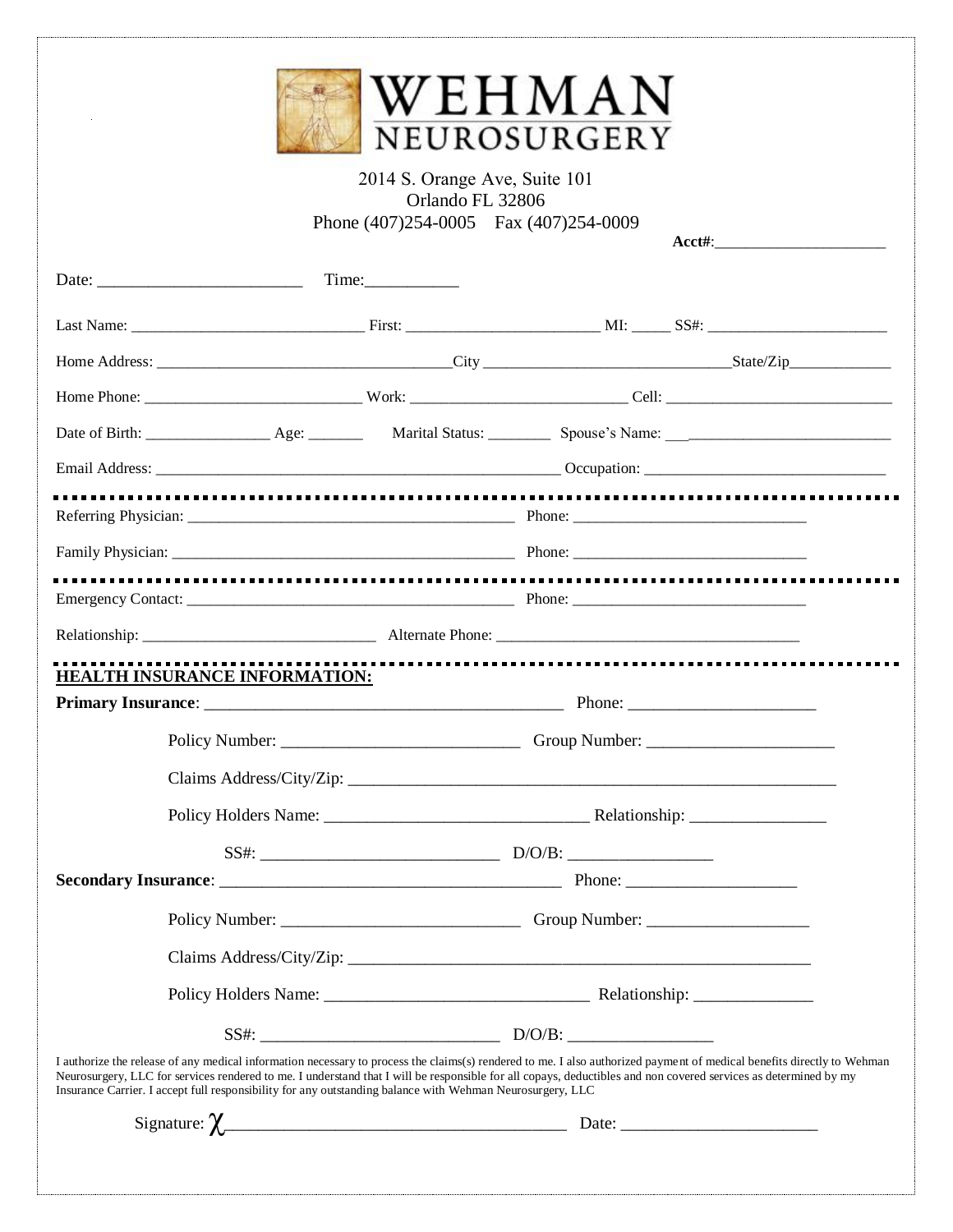| Page Two:                               |  |                                                                                                                                                                                                                                |  |
|-----------------------------------------|--|--------------------------------------------------------------------------------------------------------------------------------------------------------------------------------------------------------------------------------|--|
|                                         |  |                                                                                                                                                                                                                                |  |
| $\rightarrow$ [] Worker's Compensation: |  |                                                                                                                                                                                                                                |  |
|                                         |  |                                                                                                                                                                                                                                |  |
|                                         |  |                                                                                                                                                                                                                                |  |
|                                         |  |                                                                                                                                                                                                                                |  |
|                                         |  |                                                                                                                                                                                                                                |  |
|                                         |  |                                                                                                                                                                                                                                |  |
|                                         |  |                                                                                                                                                                                                                                |  |
| $\rightarrow$ [] Auto Accident:         |  |                                                                                                                                                                                                                                |  |
|                                         |  |                                                                                                                                                                                                                                |  |
|                                         |  |                                                                                                                                                                                                                                |  |
|                                         |  |                                                                                                                                                                                                                                |  |
|                                         |  | Insurance Company: North Company and Company and Company and Company and Company and Company and Company and Company and Company and Company and Company and Company and Company and Company and Company and Company and Compa |  |
|                                         |  |                                                                                                                                                                                                                                |  |
|                                         |  |                                                                                                                                                                                                                                |  |
|                                         |  |                                                                                                                                                                                                                                |  |
|                                         |  |                                                                                                                                                                                                                                |  |
| $\rightarrow$ [] Attorney Information:  |  |                                                                                                                                                                                                                                |  |
|                                         |  |                                                                                                                                                                                                                                |  |
|                                         |  |                                                                                                                                                                                                                                |  |
|                                         |  |                                                                                                                                                                                                                                |  |
|                                         |  |                                                                                                                                                                                                                                |  |
|                                         |  | Letter of Protection: [] Yes [] No                                                                                                                                                                                             |  |
|                                         |  |                                                                                                                                                                                                                                |  |
|                                         |  | ALL FIELDS MUST BE COMPLETED                                                                                                                                                                                                   |  |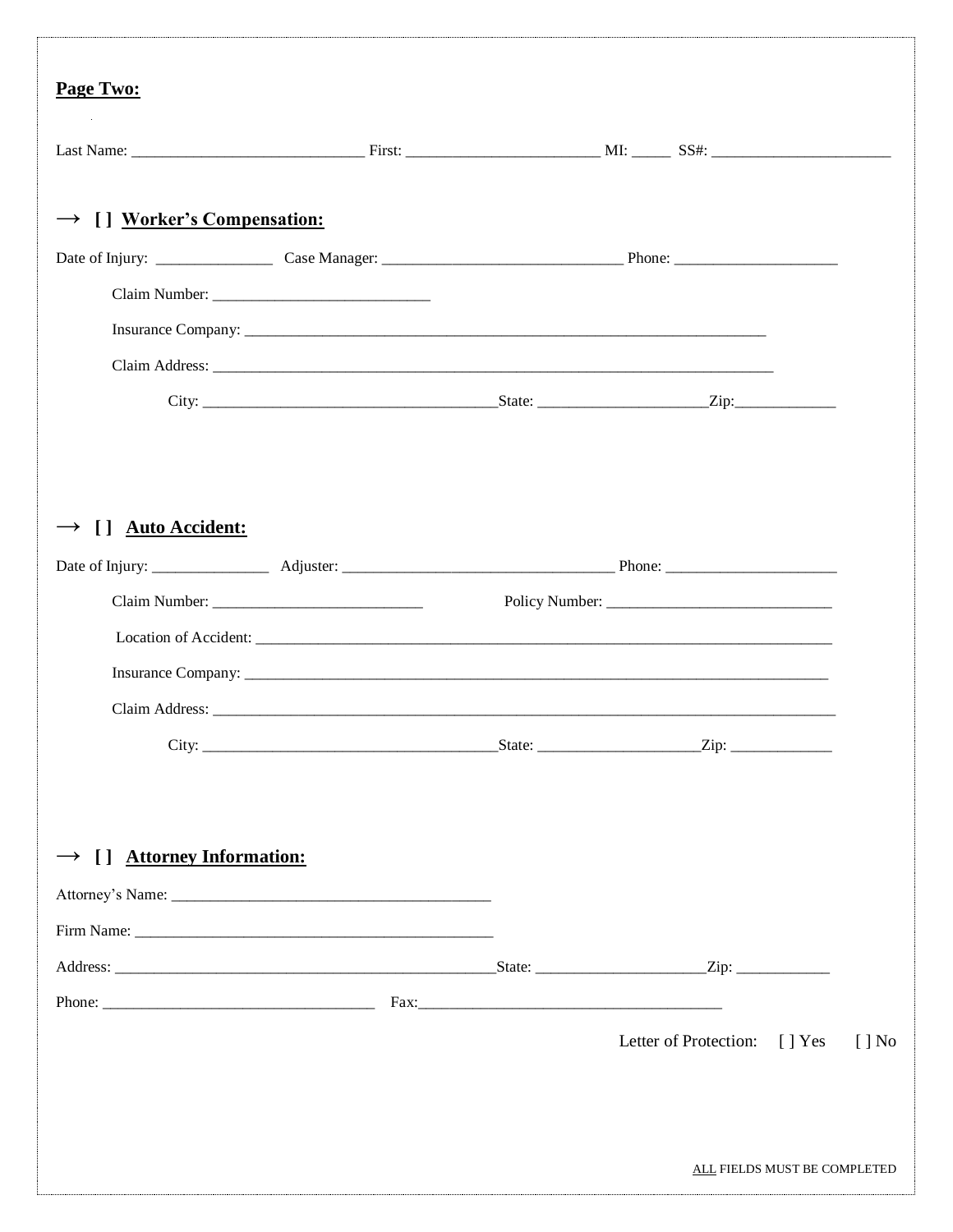| <b>Patient History Form</b>                                                                                                                                                                      |
|--------------------------------------------------------------------------------------------------------------------------------------------------------------------------------------------------|
|                                                                                                                                                                                                  |
|                                                                                                                                                                                                  |
|                                                                                                                                                                                                  |
| WEIGHT TODAY _________ HEIGHT: ________ ANY RECENT WEIGHT LOSS: (YES/NO) HOW MUCH: _________                                                                                                     |
| DO YOU SMOKE: _________ HOW MUCH PER DAY: _________ NO. OF YEARS: ________ DRUGS: __________                                                                                                     |
| DO YOU DRINK ALCOHOL: _______________HOW MUCH: ______________HOW OFTEN: ___________________________                                                                                              |
| LIST ALL SYMPTOMS OR COMPLAINTS RELATED TO TODAY'S VISIT:                                                                                                                                        |
| ARE THE SYMPTOMS CAUSED BY AN AUTOMOBILE ACCIDENT: (YES/NO) WORK COMP INJURY: YES/NO<br>IF YES: DATE OF INJURY: _______________HAVE YOU RETAINED AN ATTORNEY: (YES/NO) IF YES: ATTORNEY          |
| LIST ALL MEDICATIONS YOU ARE CURRENTLY TAKING INCLUDING OVER-THE-COUNTER MEDICATIONS:                                                                                                            |
| ARE YOU ALLERGIC TO: (IF YES, PLEASE LIST NAMES)<br>HAVE YOU HAD ANY PROCEDURES OR SURGERY IN THE PAST: (YES/NO) IF YES PLEASE GIVE YEAR, TYPE<br>OF SURGERY, SURGEON'S NAME, AND HOSPITAL NAME: |
| HAVE YOU OR RELATIVE HAD EXCESSIVE BLEEDING DURING SURGERY: (YES/NO) IF YES, PLEASE EXPLAIN                                                                                                      |
| HAVE YOU BEEN HOSPITALIZED FOR ANY PROBLEMS NOT MENTIONED ABOVE: YES/NO<br>IF YES, PLEASE STATE REASON, YEAR AND HOSPITAL: _________________________________                                     |
| ARE YOU CURRENTLY WORKING: YES/NO IF NO, IS THIS DUE TO YOUR PAIN: YES/NO:                                                                                                                       |
| ALL FIELDS MUST BE COMPLETED                                                                                                                                                                     |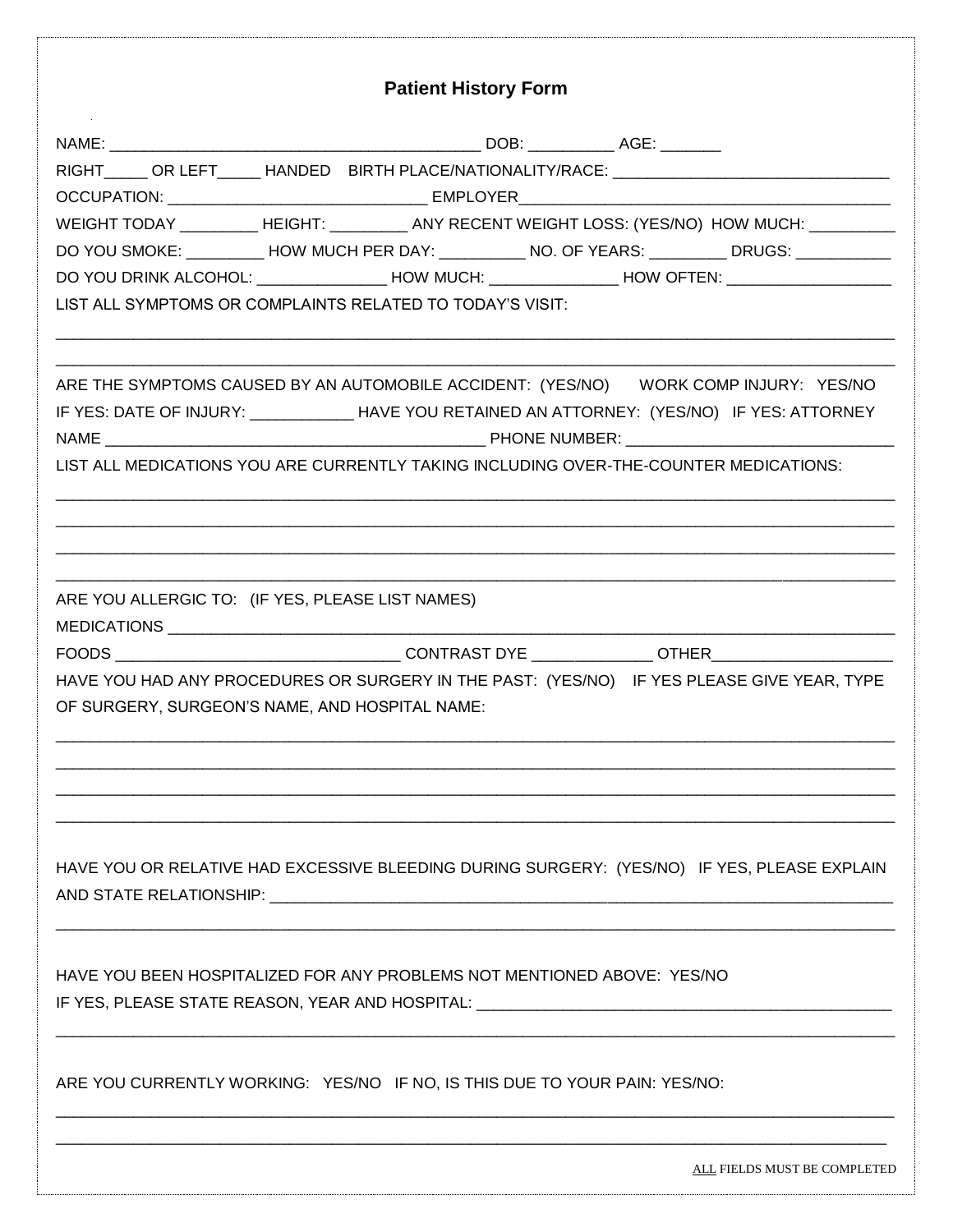|                                                                                                                                                                                                                                                                                                                                                                                                                                                                                                                                                                                        | HAVE YOU EVER HAD ANY OF THE FOLLOWING: IF YES, PLEASE CHECK.                                                                                                                                                                                                                                                                                                                                                                                                                                                                                                            |                                                                                                                                                                                                                                                                                                                                                                                                                                                                                                  |
|----------------------------------------------------------------------------------------------------------------------------------------------------------------------------------------------------------------------------------------------------------------------------------------------------------------------------------------------------------------------------------------------------------------------------------------------------------------------------------------------------------------------------------------------------------------------------------------|--------------------------------------------------------------------------------------------------------------------------------------------------------------------------------------------------------------------------------------------------------------------------------------------------------------------------------------------------------------------------------------------------------------------------------------------------------------------------------------------------------------------------------------------------------------------------|--------------------------------------------------------------------------------------------------------------------------------------------------------------------------------------------------------------------------------------------------------------------------------------------------------------------------------------------------------------------------------------------------------------------------------------------------------------------------------------------------|
| <b>MEASLES</b><br>____ MUMP<br>CHICKEN POX<br>DIPHTHERIA<br>_____ TUBERCULOSIS<br>INFECTIOUS MONO<br><b>ENCEPHALITIS</b><br>$\overline{\phantom{a}}$<br>POLIO<br><b>MENINGITIS</b><br>$\overline{\phantom{a}}$<br>RHEUMATIC FEVER<br>$\mathcal{L}(\mathcal{L})$<br><b>GONORRHEA</b><br>$\overline{\phantom{a}}$<br>SYPHILIS<br>_____ ASTHMA<br>____ EMPHYSEMA<br>PNEUMONIA<br><b>DIABAETES</b><br>______ JAUNDICE<br><b>HEPATITIS</b><br>LIVER DISEASE<br>CANCER<br><b>NEURITIS</b><br><b>ARTHRITIS</b><br>***WOMEN ONLY: ARE YOU PREGNANT: YES/ NO<br>SOCIAL HISTORY: MARITAL STATUS: | DIFFICULTY WITH URINATION<br>DRIBBLE /BLOOD IN URINE<br>FREQUENCY & BURN URINATING<br><b>KIDNEY AILMENTS OR STONES</b><br>HIGH CHOLESTEROL<br>CONCUSSION<br>LOSS OF CONSCIOUSNESS<br><b>EPILEPSY</b><br><b>THYROID CONDITION</b><br>NERVOUS BREAKDOWN<br>PSYCHIATRIC TREATMENT<br>DRUG POISONING/OVERDOSE<br>EXPOSURE TO TOXINS<br>EYE DISEASE<br>MPAIRED SIGHT<br>DOUBLE VISION<br>HEARING PROBLEMS<br>RINGING IN EARS<br>FAINTING SPELLS<br>CONVULSIONS<br><b>HEADACHES</b><br>FAMILY HISTORY: LIST AGE, HEALTH CONDITION FOR EACH MEMBER OR AGE AT AND CAUSE OF DEATH | LOW BLOOD PRESSURE<br>HIGH BLOOD PRESSURE<br>HEART ATTACK<br>________ HEART DISEASE<br>________ ANEMIA/OR BLOOD DISEASE<br>SHORTNESS OF BREATH<br>CHRONIC COUGH<br>______ WHEEZING<br>SPITTING UP OF BLOOD<br>NIGHT SWEATS<br>DIZZINESS<br>PARALYSIS/WEAKNESS<br>NUMBNESS<br>TINGLING<br>_______ CHEST PAIN<br>________ SWELLING OF FEET<br>NAUSEA OR VOMITING<br>$\frac{1}{\sqrt{1-\frac{1}{2}}}\text{ULCER}$<br>STOMACH PAIN<br><b>BLOOD IN STOOL</b><br>MENSTRUAL PERIODS ARE: REG IRREG NONE |
| <b>PARENTS</b>                                                                                                                                                                                                                                                                                                                                                                                                                                                                                                                                                                         |                                                                                                                                                                                                                                                                                                                                                                                                                                                                                                                                                                          |                                                                                                                                                                                                                                                                                                                                                                                                                                                                                                  |
|                                                                                                                                                                                                                                                                                                                                                                                                                                                                                                                                                                                        |                                                                                                                                                                                                                                                                                                                                                                                                                                                                                                                                                                          |                                                                                                                                                                                                                                                                                                                                                                                                                                                                                                  |
|                                                                                                                                                                                                                                                                                                                                                                                                                                                                                                                                                                                        |                                                                                                                                                                                                                                                                                                                                                                                                                                                                                                                                                                          |                                                                                                                                                                                                                                                                                                                                                                                                                                                                                                  |
| ______ DIABETES _______________________________                                                                                                                                                                                                                                                                                                                                                                                                                                                                                                                                        | HAS ANY BLOOD RELATIVE EVER HAD: (IF YES, CHECK AND GIVE RELATIONSHIP)                                                                                                                                                                                                                                                                                                                                                                                                                                                                                                   | ______ TUBERCULOSIS ____________________                                                                                                                                                                                                                                                                                                                                                                                                                                                         |
| ______ HEART DISEASE _________________________                                                                                                                                                                                                                                                                                                                                                                                                                                                                                                                                         |                                                                                                                                                                                                                                                                                                                                                                                                                                                                                                                                                                          | ______ MENTAL ILLNESS ___________________                                                                                                                                                                                                                                                                                                                                                                                                                                                        |
| ______ STROKE ___________________________________                                                                                                                                                                                                                                                                                                                                                                                                                                                                                                                                      |                                                                                                                                                                                                                                                                                                                                                                                                                                                                                                                                                                          |                                                                                                                                                                                                                                                                                                                                                                                                                                                                                                  |
|                                                                                                                                                                                                                                                                                                                                                                                                                                                                                                                                                                                        |                                                                                                                                                                                                                                                                                                                                                                                                                                                                                                                                                                          | HIGH BLOOD PRESSURE ___________                                                                                                                                                                                                                                                                                                                                                                                                                                                                  |
|                                                                                                                                                                                                                                                                                                                                                                                                                                                                                                                                                                                        |                                                                                                                                                                                                                                                                                                                                                                                                                                                                                                                                                                          | ______ ARTHRITIS __________________________                                                                                                                                                                                                                                                                                                                                                                                                                                                      |
|                                                                                                                                                                                                                                                                                                                                                                                                                                                                                                                                                                                        |                                                                                                                                                                                                                                                                                                                                                                                                                                                                                                                                                                          | CANCER ______________________________                                                                                                                                                                                                                                                                                                                                                                                                                                                            |
|                                                                                                                                                                                                                                                                                                                                                                                                                                                                                                                                                                                        | PLEASE NOTIFY THE OFFICE OF ANY CHANGES IN MEDICATIONS OR MEDICAL HISTORY.                                                                                                                                                                                                                                                                                                                                                                                                                                                                                               |                                                                                                                                                                                                                                                                                                                                                                                                                                                                                                  |
|                                                                                                                                                                                                                                                                                                                                                                                                                                                                                                                                                                                        |                                                                                                                                                                                                                                                                                                                                                                                                                                                                                                                                                                          | DATE: ______________                                                                                                                                                                                                                                                                                                                                                                                                                                                                             |
|                                                                                                                                                                                                                                                                                                                                                                                                                                                                                                                                                                                        |                                                                                                                                                                                                                                                                                                                                                                                                                                                                                                                                                                          | DATE: and the state of the state of the state of the state of the state of the state of the state of the state of the state of the state of the state of the state of the state of the state of the state of the state of the                                                                                                                                                                                                                                                                    |
|                                                                                                                                                                                                                                                                                                                                                                                                                                                                                                                                                                                        |                                                                                                                                                                                                                                                                                                                                                                                                                                                                                                                                                                          | ALL FIELDS MUST BE COMPLETED                                                                                                                                                                                                                                                                                                                                                                                                                                                                     |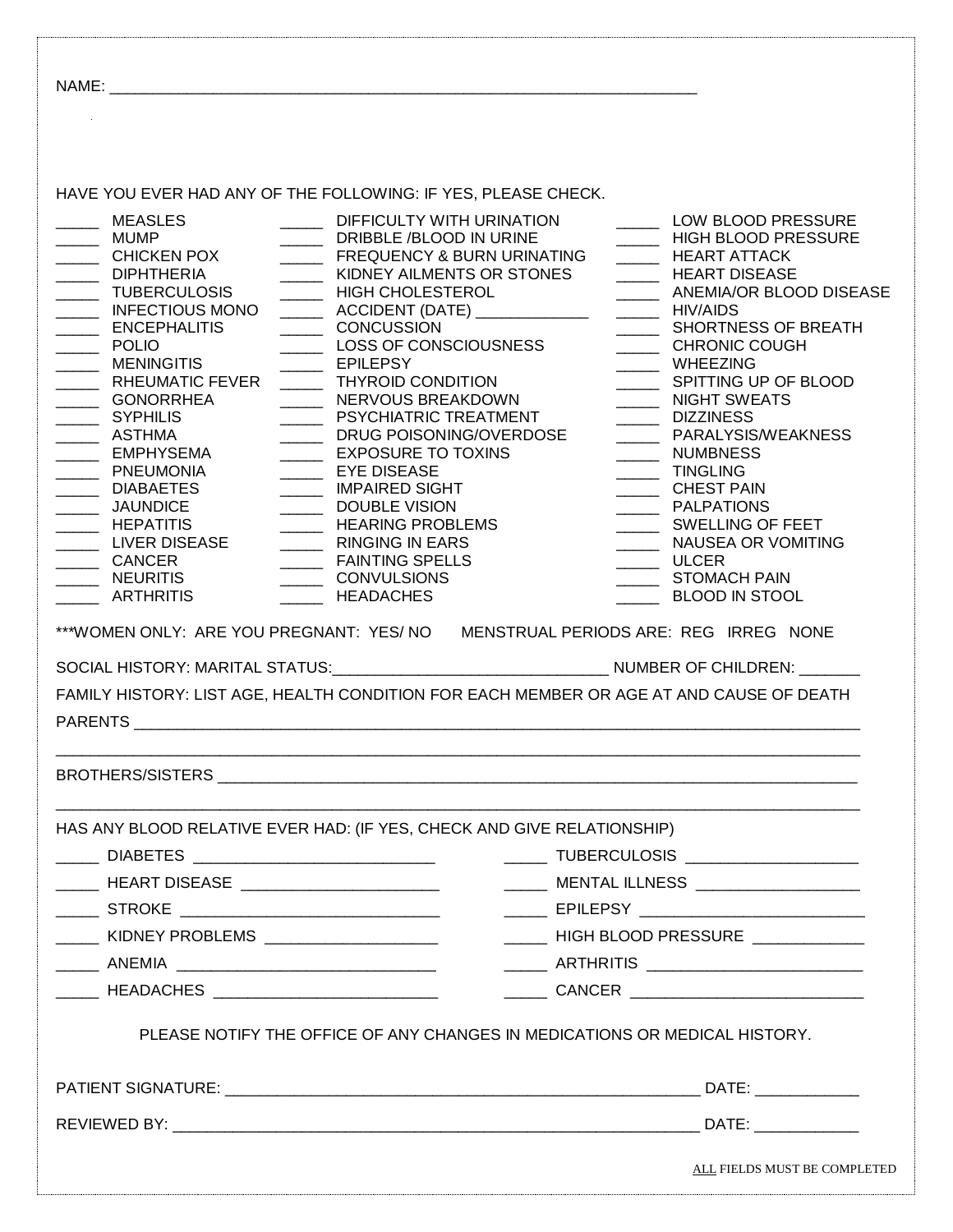

2014 S. Orange Ave, Suite 101 Orlando FL 32806 Phone (407) 254-0005 Fax (407)254-0009

# **FORM COMPLETION POLICY**

Wehman Neurosurgery, LLC will begin charging for form completions. The first requested form from each patient will continue to be completed at no charge. We will continue to help our patients to the best of our ability but have found the need to charge for completion of additional forms. Each additional form will be completed at a charge of \$10.00 per form. This charge will be payable by the patient requesting completion and will not be billed to insurance companies, etc.

Requests will be completed in seven to ten business days and payment is due prior to or upon completion of the form.

## **MEDICATION REFILL POLICY**

Do not wait until you are out of medication before your request is called in. Your doctor may be in surgery and may not be able to approve your refill on an emergency basis.

# **MEDICAL RECORDS RELEASE POLICY**

You will need to sign a release form in order for our office to release any records to the doctor(s) of your choice. If your attorney(s) are requesting records then they must submit a records release to our office with your signature. Please allow one to two weeks for request to be processed.

If you as the patient are requesting a copy of your records, please be informed that the cost is \$1.00 per page. Please allow up to one week for your request to be processed.

## **NO SHOW/CANCELLATION POLICY**

If it is necessary to cancel/reschedule your appointment, please do so prior to 24 hours of appointment to avoid a \$25 charge and to allow someone else to use that appointment time. The fee of \$25.00 is to be paid by the patient and is not billable to any insurance.

Signature Date **Date** 

\_\_\_\_\_\_\_\_\_\_\_\_\_\_\_\_\_\_\_\_\_\_\_ \_\_\_\_\_\_\_\_\_\_\_\_\_\_\_\_\_\_\_\_\_\_\_\_\_ \_\_\_\_\_\_\_\_\_\_\_\_\_\_\_\_\_

ALL FIELDS MUST BE COMPLETED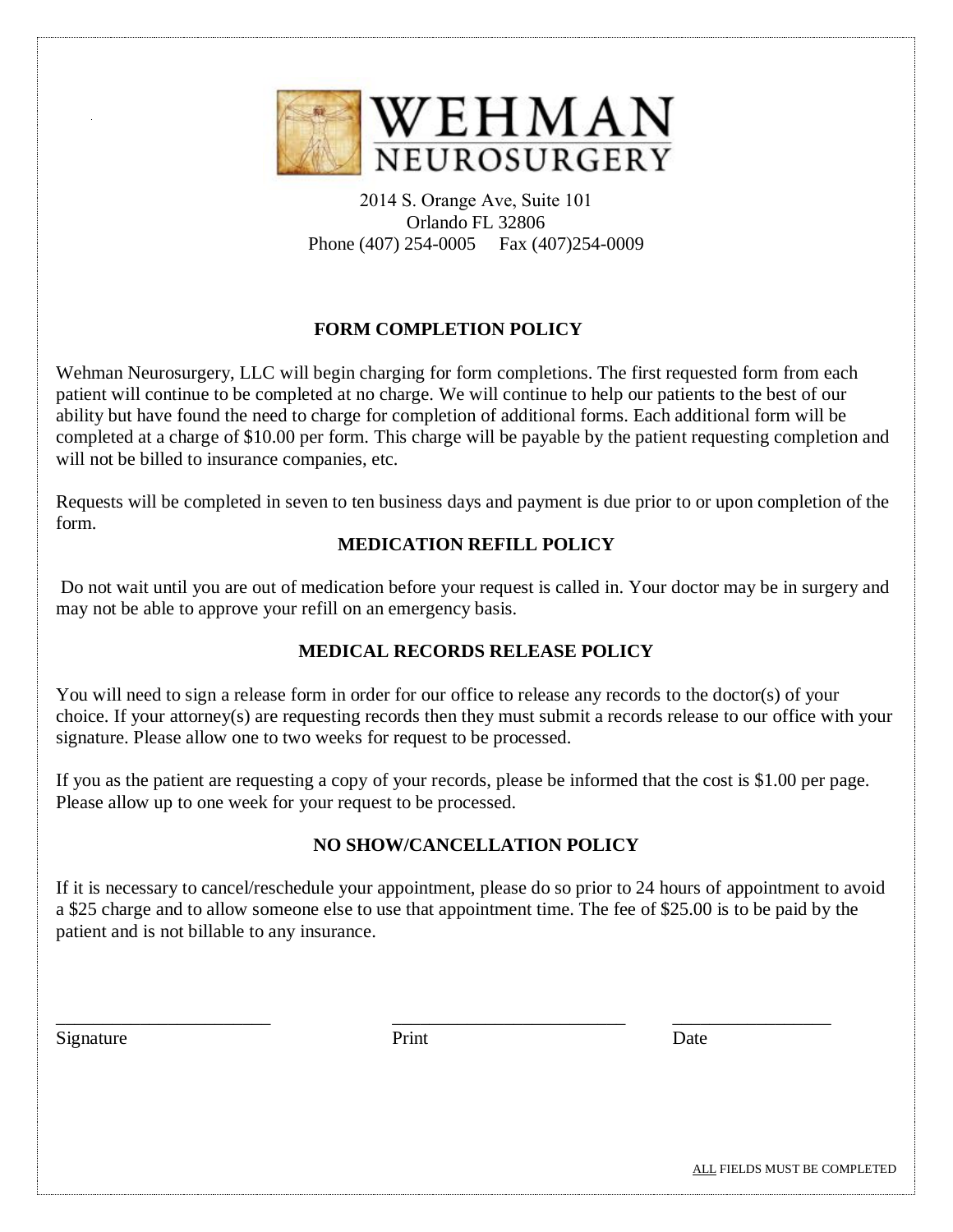

#### 2014 S. Orange Ave, Suite 101 Orlando FL 32806 Phone (407) 254-0005 Fax (407) 254-0009

#### **LEGAL ASSIGNMENT OF BENEFITS & RELEASE OF MEDICAL/PLAN DOCUMENTS:**

In considering the amount of medical expenses to be incurred, I, the undersigned, have insurance and/or employee health care benefits coverage with the previously listed company, and hereby assign and convey directly to Wehman Neurosurgery, LLC all medical benefits and/or insurance reimbursement, if any, otherwise payable to me for services rendered from such doctor and clinic. I understand that I am financially responsible for all charges regardless of any applicable insurance or benefit payments. I authorize the doctor to release all medical information necessary to process this claim. I hereby authorize any plan administrator or fiduciary, insurer and my attorney to release to such doctor and clinic any and all plan documents, insurance policy and/or settlement information upon written request from such doctor and clinic in order to claim such medical benefits, reimbursement or any applicable remedies. I authorize the use of this signature on all my insurance and/or employee health benefits claim submissions.

I herby convey to the above named provider to the full extent permissible under the law and under any applicable insurance policies and/or employee health care plan any claim, chose in action, or other right I may have to such insurance and/or employee health care benefits coverage under any applicable insurance policies received from the above named doctor and clinic and to the extent permissible under the law to claim such medical benefits, insurance reimbursement and any applicable remedies. Further, in response to any reasonable request for cooperation, I agree to cooperate with such doctor and laboratory in any attempts by such doctor and clinic to pursue such claim, chose in action or right against my insurers and/or employee health care plan, including, if necessary, bring suit with such doctor and clinic against such insurers and/or employee health care plan in my name but at such doctor's expense.

This lifetime assignment will remain in effect until revoked by me in writing. A photocopy of this assignment is to be considered as valid as the original. I have read and fully understand this agreement.

\_\_\_\_\_\_\_\_\_\_\_\_\_\_\_\_\_\_\_\_\_\_\_\_\_\_\_\_\_\_\_\_\_\_\_\_\_\_\_\_\_ \_\_\_\_\_\_\_\_\_\_\_\_\_\_\_\_\_\_\_\_\_

Signature of Patient Date

I understand that I am entering into a contractual relationship with Wehman Neursurgery, LLC for professional care. I understand that meritless and frivolous claims for medical malpractice have an adverse effect upon the cost and availability of medical care, and may result in irreparable harm to a medical provider. As additional consideration for professional care provided to me by Wehman Neurosurgery, LLC, I (the patient) and/or my representative agree not to advance, directly or indirectly, any false, meritless, and/or frivolous claim(s) of medical malpractice.

Furthermore, should a meritorious medical malpractice claim or cause of action be initiated or pursued, I (the patient) and/or my representative agree to use an ABMS board certified expert witness in the same or similar specialty. I agree that these expert witnesses will adhere to the guidelines and/or code of conduct defined by the specialty societies for expert witnesses in the area of medicine that would typically have the background and experience to opine on such a case. In further consideration for this, I (the physician), agree to the same stipulations.

\_\_\_\_\_\_\_\_\_\_\_\_\_\_\_\_\_\_\_\_\_\_\_\_\_\_\_\_\_\_\_\_\_ \_\_\_\_\_\_\_\_\_\_\_\_\_\_\_\_\_\_\_\_\_\_\_\_\_\_\_\_\_\_\_\_\_\_\_\_\_

Physician Signature **Patient Signature** Patient Signature **Patient Signature**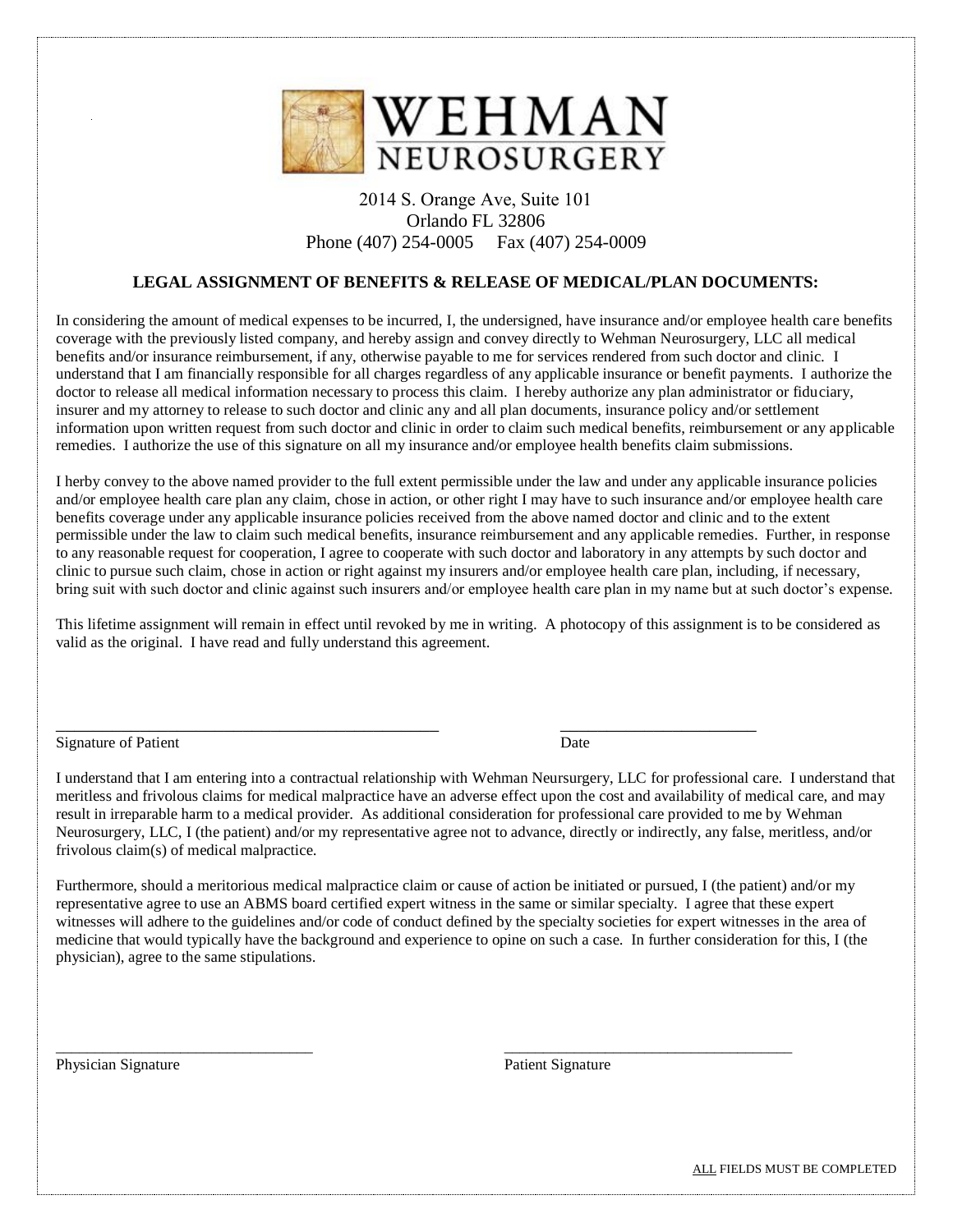

#### 2014 S. Orange Ave, Suite 101 Orlando FL 32806 Phone (407) 254-0005 Fax (407) 254-0009

#### **AUTHORIZATION TO RELEASE OR USE INFORMATION FOR TREATMENT, PAYMENT, OR HEALTH CARE OPERATIONS.**

I hereby authorize the release or use of my individually identifiable health information ("protected health information") and medical record information by Wehman Neurosurgery, LLC (from here forth referred to as "the Practice") in order to carry out treatment, payment, or health care operations. You should review the Practice's Notice of Privacy Practices for a more complete description of the potential release and use of such information, and you have the right to review such Notice prior to signing this Consent Form.

We reserve the right to change the terms of the Notice of Privacy Practices at any time. If we do make changes to the terms of the Notice of Privacy Practices, you may obtain a copy of the revised Notice.

You retain the right to request that we further restrict how your protected health information is released or used to carry out treatment, payment, or health care operations. Our practice is not required to agree to such requested restrictions; however, if we do agree to your requested restrictions(s), such restrictions are then binding on the Practice.

I acknowledge and agree that the Practice may disclose my protected health information and medical record information to the following individuals who are family members, legal representatives, guardians, health care surrogates, or have power of attorney on my behalf:

I agree that the Practice may also disclose the following types of information contained in my medical record (**please initial the appropriate categories listed below**):

Letter HIV/AIDS Information and the Mental Health Information and Sexually Transmitted Disearch Sexually Transmitted Disearch and Sexually Transmitted Disearch and Sexually Transmitted Disearch and Sexually Transmitted Dis \_\_\_ Sexually Transmitted Disease Information

\_\_\_\_ If Patient is under the age of eighteen (18), Pregnancy Information

I agree and consent to the Practice releasing information to me in the following alternative manners (**please initial the appropriate categories listed below**):

\_\_\_\_ Via email to the Patient's designated e-mail address which is: (I am responsible for notifying the practice of any changes to my e-mail address.)

Via regular mail with any envelopes being marked personal/confidential and addressed to me.

Via telephone, if I contact the Practice and provide the appropriate information (including name, social security number and unique personal identifier).

Via fax to my designated fax number which is \_\_\_\_\_\_\_\_\_\_\_\_\_\_\_\_\_\_\_\_\_\_\_\_\_\_\_\_. At all times, you retain the right to revoke this consent. Such revocation must be submitted to the Practice in writing. The revocation shall be effective except to the extent that the Practice has already taken action based on the prior Consent.

The Practice may refuse to treat you if you (or an authorized representative) do not sign this Consent Form. If you (or authorized representative sign this Consent and then revoke it, the Practice has the right to refuse to provide further treatment to you as of the time of revocation (except to the extent that the Practice is required by law to treat individuals).

**I have read and understand the information in this consent. I have received a copy of this consent and I am the patient or the authorized party to act on the behalf of the patient, to sign this document verifying consent to the above terms.**

| Date:<br>Time:                                      | am/pm                                                                                |
|-----------------------------------------------------|--------------------------------------------------------------------------------------|
| Signature of Patient or authorized representative'  | Please Print Name                                                                    |
| Authorized representatives' relationship to Patient | Description of Authority to act on patient's behalf.<br>ALL FIELDS MUST BE COMPLETED |